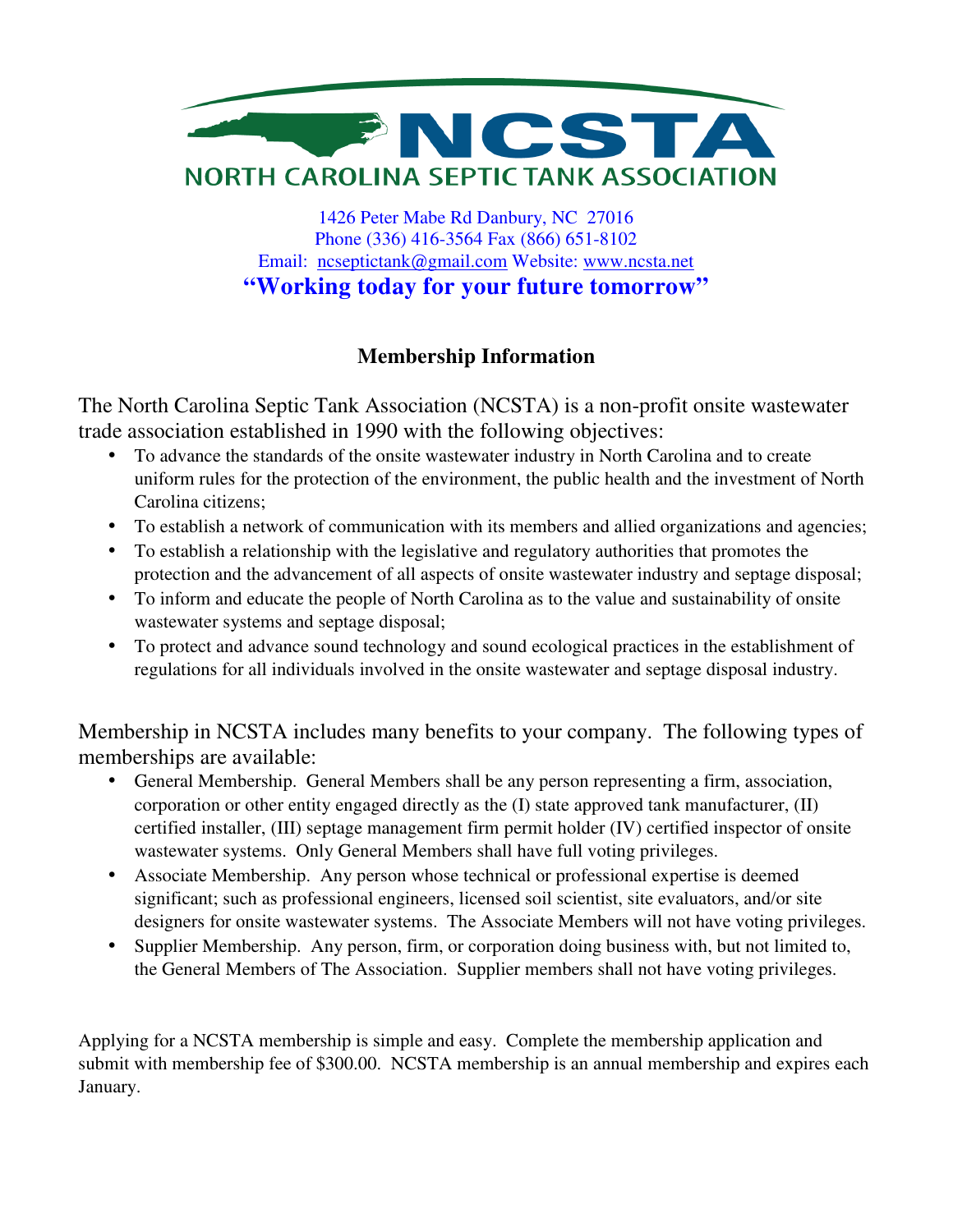

### **ANNUAL MEMBERSHIP FEE IS \$300.00 MEMBERSHIP EXPIRES IN JANUARY PLEASE CHECK ONE:** RENEWAL OF CURRENT MEMBERSHIP NEW MEMBER

| <b>COMPANY NAME:</b> The state of the state of the state of the state of the state of the state of the state of the state of the state of the state of the state of the state of the state of the state of the state of the state o                                                                                                                                                                                                                                                                                                                                                                                             |                                                                                                                                                                                                                                                                    |                                                                                                                                |
|---------------------------------------------------------------------------------------------------------------------------------------------------------------------------------------------------------------------------------------------------------------------------------------------------------------------------------------------------------------------------------------------------------------------------------------------------------------------------------------------------------------------------------------------------------------------------------------------------------------------------------|--------------------------------------------------------------------------------------------------------------------------------------------------------------------------------------------------------------------------------------------------------------------|--------------------------------------------------------------------------------------------------------------------------------|
|                                                                                                                                                                                                                                                                                                                                                                                                                                                                                                                                                                                                                                 |                                                                                                                                                                                                                                                                    |                                                                                                                                |
|                                                                                                                                                                                                                                                                                                                                                                                                                                                                                                                                                                                                                                 |                                                                                                                                                                                                                                                                    |                                                                                                                                |
| PHONE: $( )$                                                                                                                                                                                                                                                                                                                                                                                                                                                                                                                                                                                                                    |                                                                                                                                                                                                                                                                    |                                                                                                                                |
|                                                                                                                                                                                                                                                                                                                                                                                                                                                                                                                                                                                                                                 |                                                                                                                                                                                                                                                                    |                                                                                                                                |
|                                                                                                                                                                                                                                                                                                                                                                                                                                                                                                                                                                                                                                 |                                                                                                                                                                                                                                                                    |                                                                                                                                |
| <b>CONTACT NAME:</b><br>Membership Type: $\sqrt{\frac{1}{1-\frac{1}{2}}\left(\frac{1}{2}-\frac{1}{2}\right)}$ Associate Membership $\sqrt{\frac{1}{2}-\frac{1}{2}}$ Supplier<br>Complete the section below that applies to type of membership you are applying for<br>Please check all that apply to your company for General Membership:<br>□Tank Manufacturer □Installer □Inspector □ Pumper<br>(at least one of the above must be checked for General Membership<br><b><u>  Subsurface Operator</u></b>   Vendor   Other (describe): ______<br>Please check all that apply to your company for <b>Associate Membership</b> : |                                                                                                                                                                                                                                                                    |                                                                                                                                |
| ]Engineer □ LSS □ Subsurface Operator □ Site Evaluator □ Site Designer<br>Please briefly describe products that your company supplies for Supplier Membership:<br>PLEASE COMPLETE THE LIST OF COUNTIES THAT YOU SERVE ON PAGE 2 OF APPLICATION                                                                                                                                                                                                                                                                                                                                                                                  |                                                                                                                                                                                                                                                                    |                                                                                                                                |
| <b>MEMBERSHIP DISCLOSURES:</b><br>above stated company name and acknowledge and accept the following disclosures:<br>shall not be held liable for any information posted, deleted, or omissions on the website.                                                                                                                                                                                                                                                                                                                                                                                                                 | By my signature below, I acknowledge that I have the authority to make application for and release information pertaining to the<br>NCSTA may at its discretion use pictures from any sponsored event to post on the website or in printed documents for promotion | The North Carolina Septic Tank Association, hereinafter NCSTA, it's successors and or assigns, Members, nor Board of Directors |
| of the NCSTA.<br>notification to member.<br>Mission Statement of NCSTA, or General Statutes, Rules and Regulations pertaining to on-site wastewater have occurred. In the event of<br>membership revocation, no refund for membership shall apply.                                                                                                                                                                                                                                                                                                                                                                              | NCSTA may release information regarding members and the status of membership to the general public without any further<br>NCSTA may at the discretion of a majority vote of the Board of Directors revoke any membership for which violations of the               |                                                                                                                                |
|                                                                                                                                                                                                                                                                                                                                                                                                                                                                                                                                                                                                                                 |                                                                                                                                                                                                                                                                    |                                                                                                                                |
| Printed Names of Person Making Application: ________<br>SEND COMPLETED APPLICATION ALONG WITH MEMBERSHIP FEE TO:<br>WEBSITE WWW.NCSTA.NET EMAIL NCSEPTICTANK@GMAIL.COM                                                                                                                                                                                                                                                                                                                                                                                                                                                          | NCSTA PROCESSING CENTER 1426 PETER MABE ROAD DANBURY, NC 27016                                                                                                                                                                                                     | PHONE (336) 416-3564                                                                                                           |